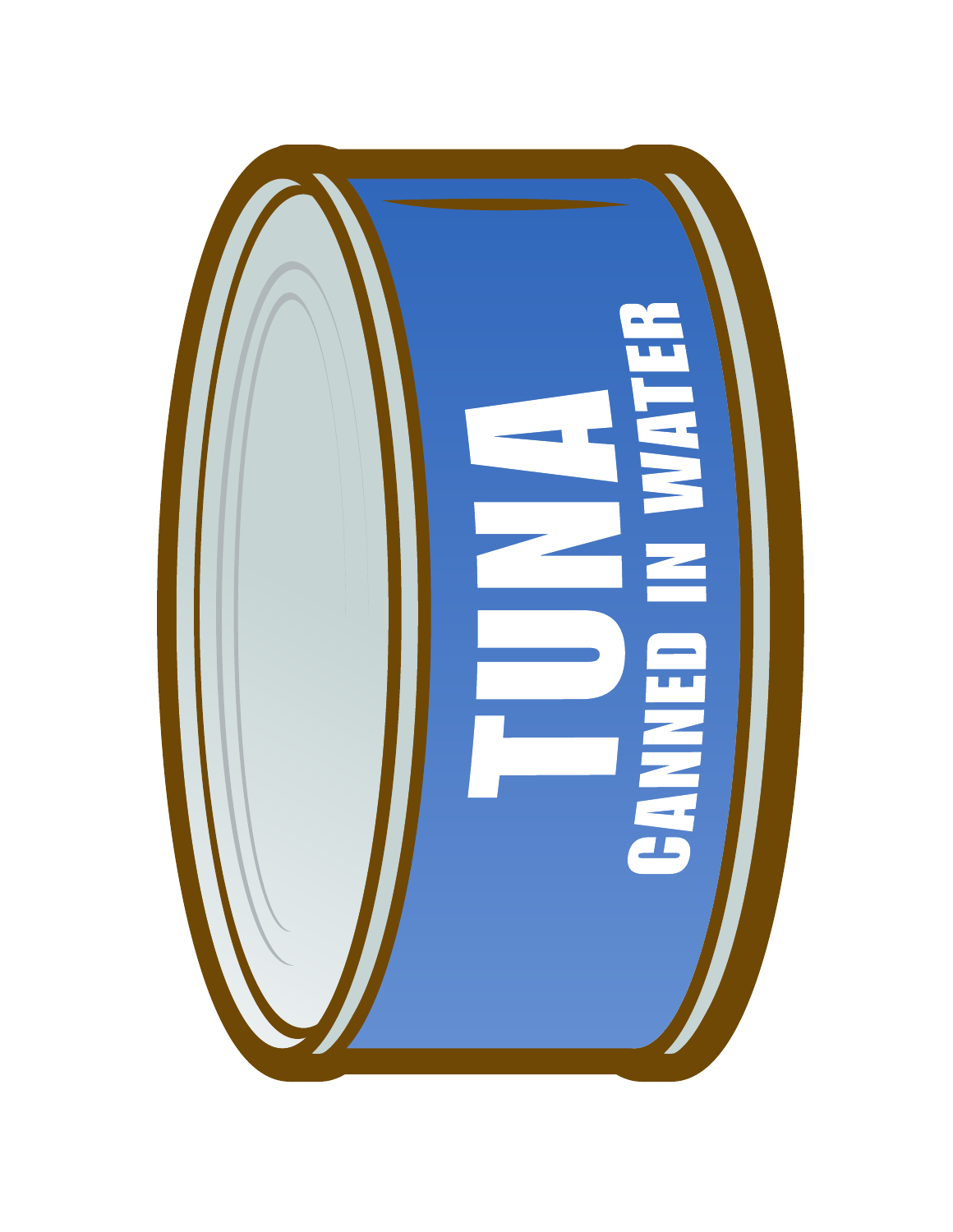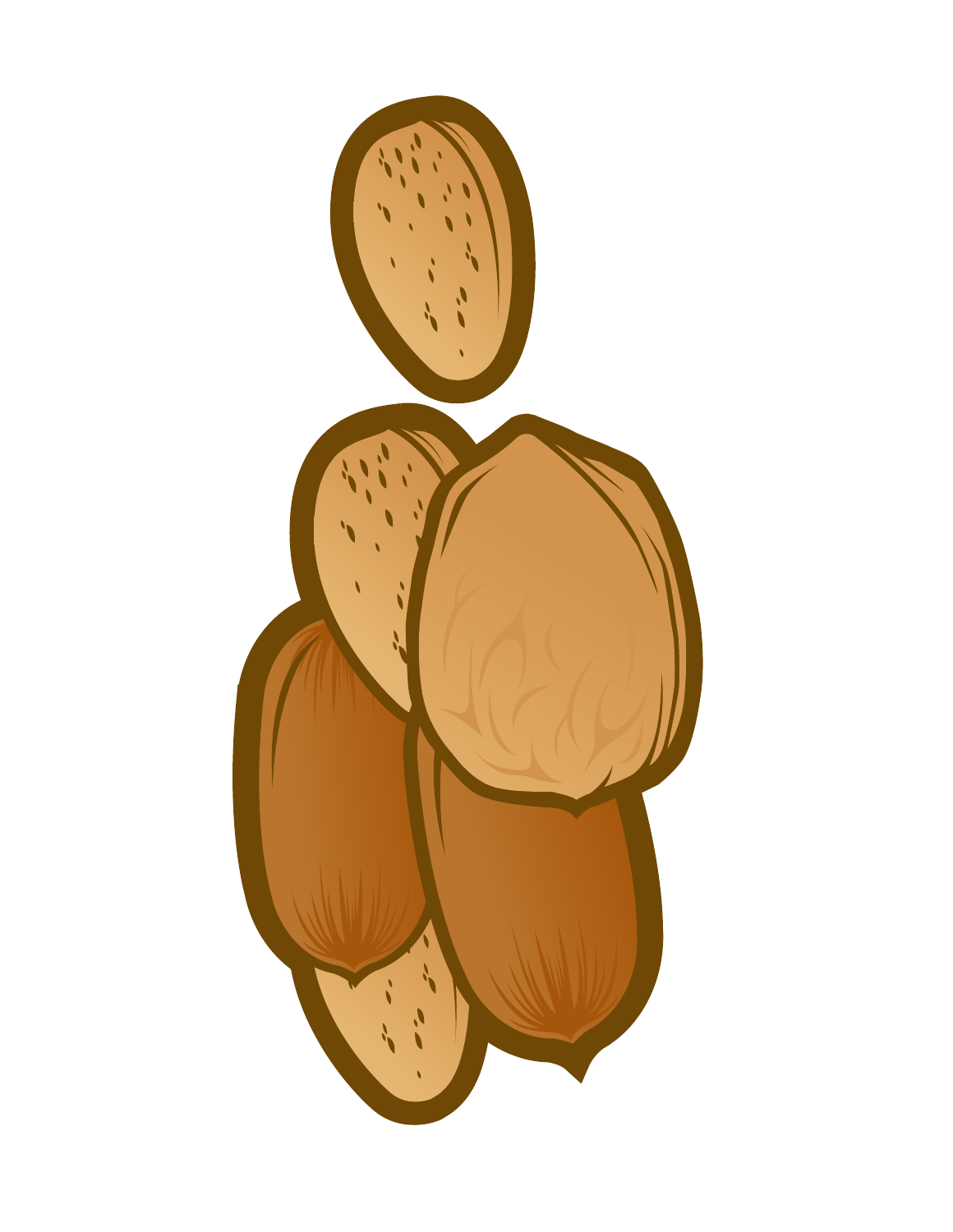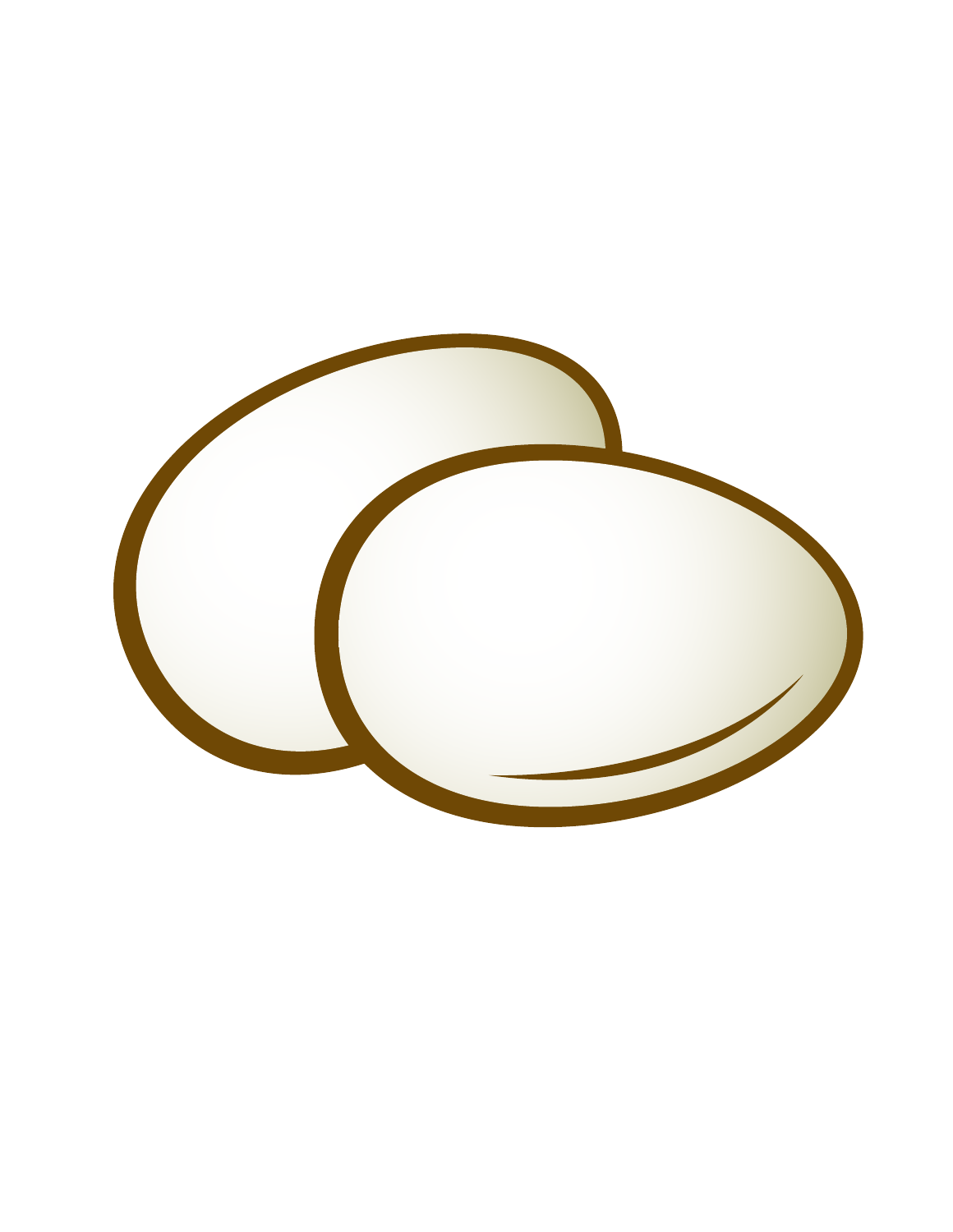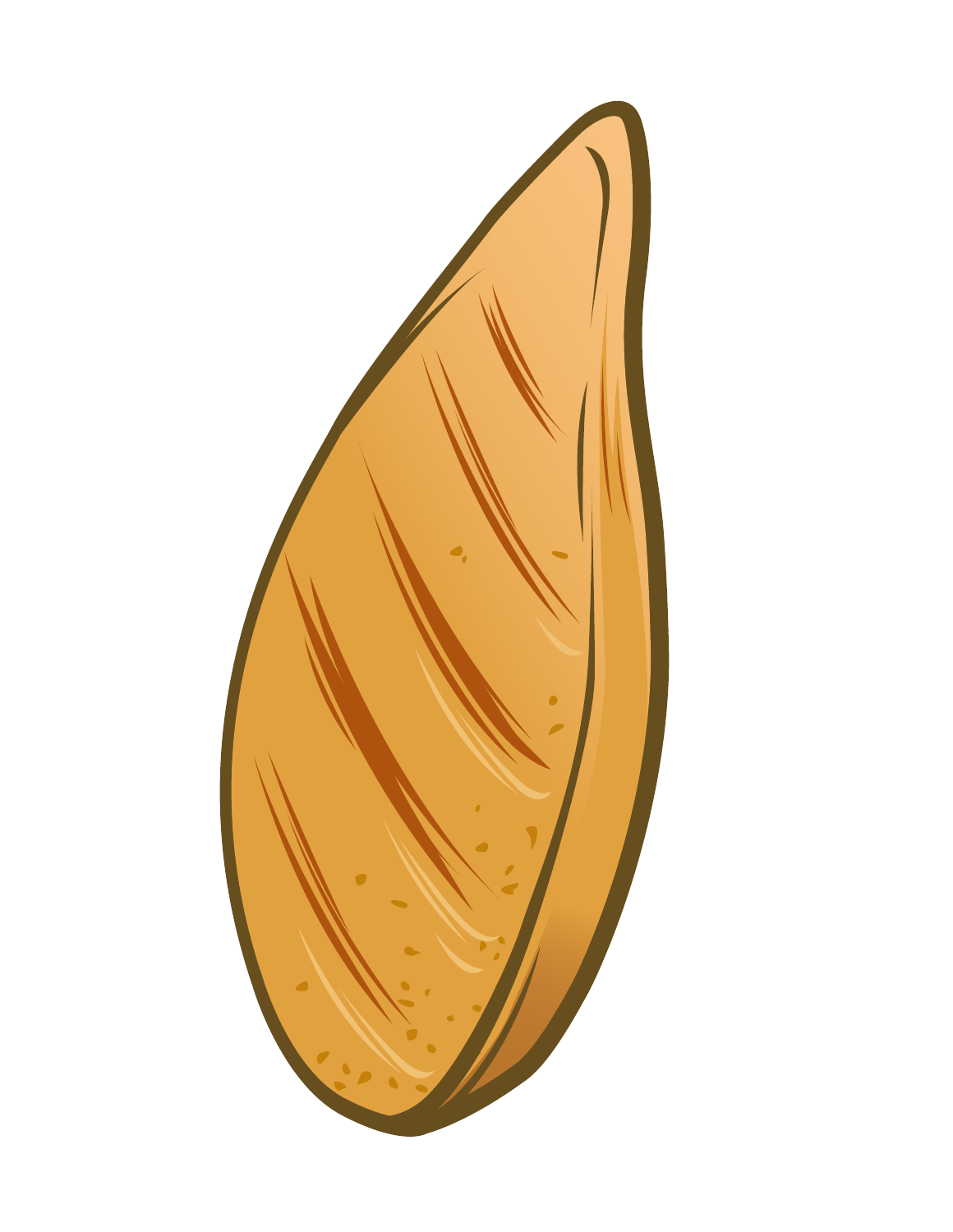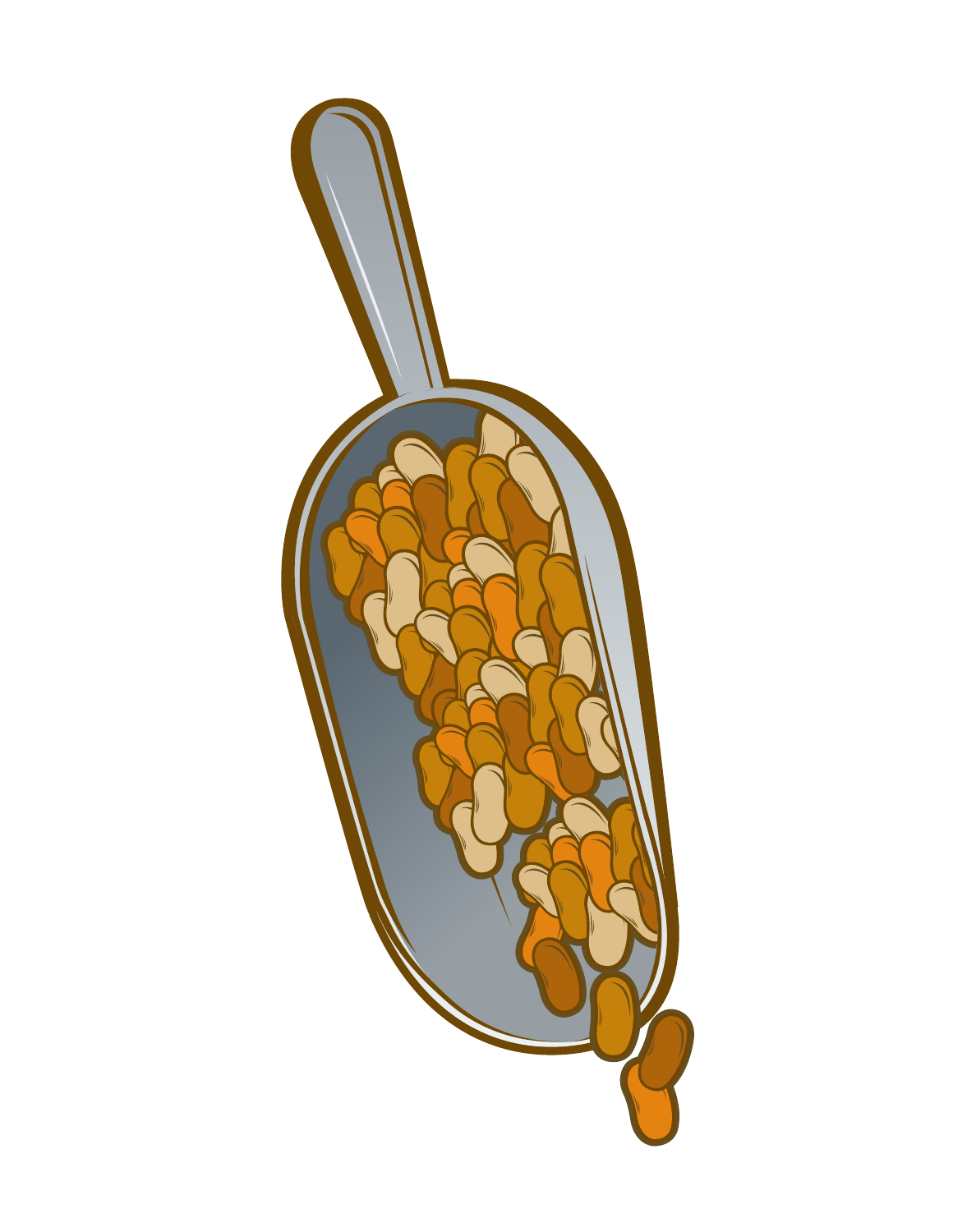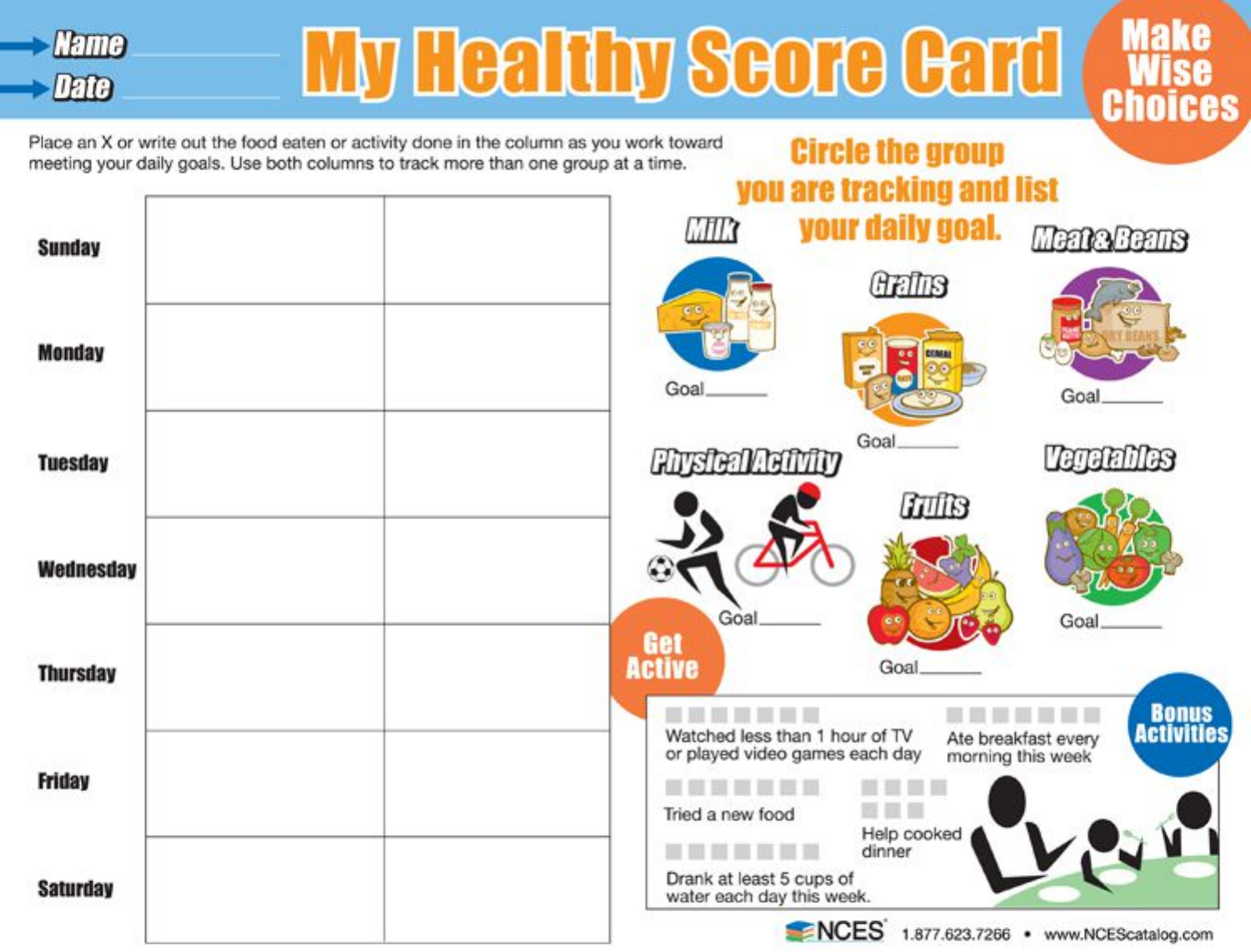### Food 'N Fitness: The Kid Connection

1st-3rd Grade

Meat & Beans Word Search

|                        | <b>Instructions:</b> Find and circle each word. |                               |              |               |                             |              |                                 |              |               |              |  |                            |                                | $\mathbf{O}$ $\mathbf{O}$ |              |                                 |            |                     |              |              |             |  |  |  |
|------------------------|-------------------------------------------------|-------------------------------|--------------|---------------|-----------------------------|--------------|---------------------------------|--------------|---------------|--------------|--|----------------------------|--------------------------------|---------------------------|--------------|---------------------------------|------------|---------------------|--------------|--------------|-------------|--|--|--|
|                        | B                                               | E.                            | A            | N             | S                           | S            | W                               | S            | L             | R            |  | S                          |                                | J                         | G            | X                               | Y          | U                   | P            | M            |             |  |  |  |
|                        | M                                               | $\mathcal C$                  | K            | U             | A                           | N            | Н                               | Е            | D             | Q            |  | D                          | C                              | O                         | H            | Ε                               | F          |                     | Ε            | A            | $\mathbb N$ |  |  |  |
|                        | U                                               | J                             | N            | W             | S                           | E            | Ε                               | D            | S             | R            |  | F                          | Z                              | F                         | S            | F                               |            | К                   | V            | O            | Ε           |  |  |  |
|                        | D                                               | K                             | U            | R             | Ζ                           | Ε            | X                               | V            | B             | Z            |  |                            | D                              | Ε                         | P            | E                               | P          | W                   | U            |              | Τ           |  |  |  |
|                        | $\mathsf{P}$                                    | V                             | Τ            | G             | Τ                           | V            | L                               | F            | G             | L            |  | S                          | U                              | M                         | U            | S                               | C          | L                   | Ε            | $\bigcirc$   | M           |  |  |  |
|                        | K.                                              | K                             | S            | O             | Υ                           | Τ            | N                               | K            | $\lfloor$     | W            |  | Н                          | X                              | Q                         | $\bigcup$    | Q                               | S          | $\Omega$            | M            | S            | $\bigcirc$  |  |  |  |
|                        | $\bigcirc$                                      | U                             | V            | $\bigcirc$    | Z                           | D            | С                               | U            | Н             | O            |  | Y                          | M                              | D                         | H            | Е                               | A          | L                   | Τ            | Н            | Υ           |  |  |  |
|                        | Q                                               | $\Omega$                      | G            | $\bigcirc$    |                             | R            | O                               | N            | $\mathcal C$  |              |  | K.                         | S                              | Н                         | D            | Е                               | A          | $\bigcirc$          | W            | $\bigcirc$   | Н           |  |  |  |
|                        | B                                               |                               | N            | V             | B                           | L            | A                               | J            | L             | Τ            |  | K                          | H                              | R                         | $\bigcirc$   | Н                               | U          | A                   | K            | N            | V           |  |  |  |
|                        | <b>BEANS</b><br><b>NUTS</b>                     |                               |              |               | <b>SEEDS</b><br><b>IRON</b> |              |                                 |              |               |              |  | <b>LEAN</b><br><b>FISH</b> |                                |                           |              | <b>MUSCLE</b><br><b>HEALTHY</b> |            |                     |              |              |             |  |  |  |
| $\bullet$              |                                                 | J                             | L            | H             | G                           |              | F                               | M            | F             | $\mathsf{P}$ |  | $\cdot$                    | S.                             | G                         | L            | F                               | B          | S                   | $\bigcirc$   | $\mathsf{P}$ | B           |  |  |  |
| PEANU<br><b>BUTTEI</b> | Ν                                               | U                             | Е            |               | Н                           | Е            | J                               |              | O             | Ε            |  | P                          |                                | M                         | V            | Υ                               | W          | Z                   | $\cdot$      | S            | D           |  |  |  |
|                        | F                                               | $\bigcirc$                    |              |               | C                           | $\mathbf{J}$ | M                               | W            | $\mathcal{C}$ | A            |  | Υ                          | Н                              | R                         | D            | A                               | V          | N                   | G            | X            | N           |  |  |  |
|                        | $\mathsf{P}$                                    | R                             | O            |               | Е                           |              | N                               |              |               | S            |  | $\bigcap$                  | Τ                              | B                         | X            | $\mathsf{P}$                    | B          | Е                   | G            | G            | S           |  |  |  |
|                        | M                                               | $Q$ $O$                       |              |               | FQZIUOQ                     |              |                                 |              |               |              |  |                            |                                |                           |              |                                 |            | G Q I K J H E A Z X |              |              |             |  |  |  |
|                        | P                                               | $\mathsf{D}$                  | $\mathsf{P}$ | M             |                             | P Y C        |                                 | $\mathsf{N}$ | $\mathbf{L}$  | $\bigcirc$   |  | V                          | $\mathbf{I}$                   | $\top$                    | $\mathsf{A}$ | M                               | $\Box$     | N                   | S            | $\bigcirc$   | S           |  |  |  |
|                        | P                                               | K                             | $\mathsf{D}$ | $\mathcal{C}$ | M                           | $\mathbf{L}$ | $\mathsf{A}$                    | V            | $\bigcup$     | Y            |  | R                          | Y                              | $\mathsf{D}$              | $\mathbf{L}$ | Τ                               | $\bigcirc$ | A                   |              | $\top$       | R           |  |  |  |
|                        | $S_{\cdot}$                                     | Y                             | M            | $\top$        | $\bigcup$                   | R            | $K_{\parallel}$                 | E.           | Y             | K            |  | Y                          | Q                              | B                         | D            | Y                               | K          | M                   | $\mathsf{R}$ | F            | S           |  |  |  |
|                        | $\mathcal{C}$                                   | H                             |              | $\mathcal{C}$ | K                           | E            | N                               | M            | S             | $\mathsf{K}$ |  | G                          | S                              | B                         | G            | R                               | M          | M                   | E            | A            | $\top$      |  |  |  |
|                        |                                                 | <b>PEAS</b><br><b>PROTEIN</b> |              |               |                             |              | <b>CHICKEN</b><br><b>TURKEY</b> |              |               |              |  |                            | <b>VITAMINS</b><br><b>EGGS</b> |                           |              |                                 |            |                     | <b>MEAT</b>  |              |             |  |  |  |

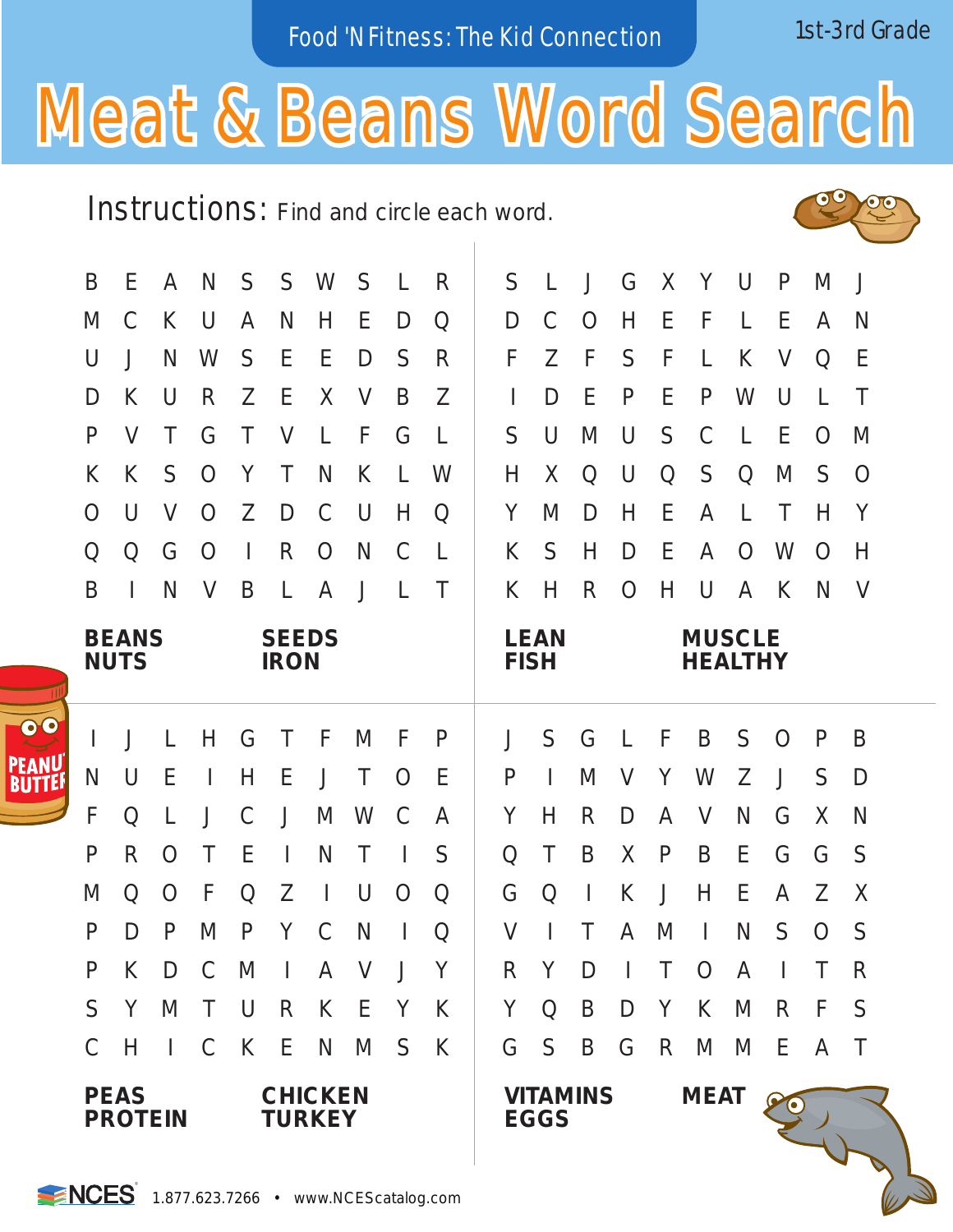### **Food 'N Fitness: The Kid Connection**

**1st-3rd Grade** 

# **Meat & Beans Word Seare**

## **Instructions:** Find and circle each word.



|                         | Β            | Е              | A               | $\mathsf{N}$             | S         | S            | W              | S            |            | R                                         | S           |                 | J           | G            | $\chi$ | Y           | U              | P                | M                  | J             |  |  |
|-------------------------|--------------|----------------|-----------------|--------------------------|-----------|--------------|----------------|--------------|------------|-------------------------------------------|-------------|-----------------|-------------|--------------|--------|-------------|----------------|------------------|--------------------|---------------|--|--|
|                         | M            | C              | K               | $\cup$                   | Α         | N            | Н              | Ε            | D          | Q                                         | D           | С               | O           | Н            | Ε      | F           |                | Ε                | Α                  | N             |  |  |
|                         | $\cup$       | J              | Ν               | W                        | S         | Ε            | Е              | D            | S          | R                                         | F           | Z               | F           | S            | F      |             | K              | V                | $\bigcirc$         | Ε             |  |  |
|                         | D            | K              | U               | R                        | Ζ         | Е            | Χ              | V            | B          | Ζ                                         |             | $\Box$          | Е           | Ρ            | Ε      | Ρ           | W              | U                |                    | Τ             |  |  |
|                         | P            | $\vee$         |                 | G                        |           |              |                | F            | G          |                                           | S           |                 | M           | U            | S      | С           |                | Е                | ( )                | M             |  |  |
|                         | Κ            | Κ              | S               | ∩                        |           |              | $\mathsf{N}$   | Κ            |            | W                                         | Н           | Χ               | Q           | U            | Q      | S           | Q              | Μ                | S                  | O             |  |  |
|                         | O            |                | $\vee$          | O                        |           | D            | С              | U            |            | Q                                         | Y           | M               | D           | Н            | Е      | A           |                | Τ                | Н                  | Υ             |  |  |
|                         | Q            | Q              | G               | ◯                        |           | R            | O              | N            | C          |                                           | Κ           | S               | Н           | D            | Ε      | Α           | ∩              | W                | $\left( \ \right)$ | Н             |  |  |
|                         | B            |                | $\mathsf{N}$    | $\vee$                   | B         |              | A              | J            |            | Τ                                         | Κ           | Н               | R           | ∩            | Н      | U           | A              | Κ                | N                  | V             |  |  |
|                         |              | <b>BEANS</b>   |                 |                          |           | <b>SEEDS</b> |                |              |            |                                           |             | <b>LEAN</b>     |             |              |        |             | <b>MUSCLE</b>  |                  |                    |               |  |  |
|                         |              | <b>NUTS</b>    |                 |                          |           | <b>IRON</b>  |                |              |            |                                           | <b>FISH</b> |                 |             |              |        |             | <b>HEALTHY</b> |                  |                    |               |  |  |
| $\overline{\mathbf{O}}$ |              |                |                 |                          |           |              |                |              |            |                                           |             |                 |             |              |        |             |                |                  |                    |               |  |  |
|                         | $\mathbf{I}$ | J              |                 | Н                        | G         |              | F              | М            | F          | Ρ                                         | J           | S               | G           |              | F      | Β           | S              | $\left( \right)$ | P                  | B             |  |  |
| nu<br>Tei               | $\mathsf{N}$ |                | Е               | $\overline{\phantom{a}}$ | Н         | Е            | J              |              | $\bigcirc$ | Ε                                         | P           |                 | M           | V            | Y      | W           | Ζ              | J                | S                  | $\Box$        |  |  |
|                         | F            | Q              |                 | J                        | С         | J            | M              | W            | С          | A                                         | Υ           | Н               | R           | D            | Α      | V           | N              | G                | X                  | N             |  |  |
|                         | Ρ            | R              | $\left(\right)$ | Τ                        | Е         |              | N              |              |            | S                                         | Q           |                 | Β           | Χ            | P      | Β           | Ε              | G                | G                  | S             |  |  |
|                         | M            | Q              | O               | F                        | Q         | Z            |                | U            | O          | Q                                         | G           | Q               |             | K            | J      | Н           | Е              | A                | Ζ                  | $\times$      |  |  |
|                         | Ρ            | D              | Ρ               | Μ                        | P         | Y            | С              | $\mathsf{N}$ |            | Q                                         | $\vee$      |                 |             | Α            | Μ      |             | Ν              | S                | O                  | S             |  |  |
|                         | Ρ            | K              | D               | C                        | M         |              | Α              | V            | J          | Υ                                         | R           | Y               | D           | $\mathbf{I}$ | Τ      | O           | Α              |                  |                    | $\mathsf R$   |  |  |
|                         | S            | Υ              | M               | Τ                        | $\bigcup$ | $\mathsf R$  | K              | E            | Y          | K                                         | Y           | $\mathsf{Q}$    | B           | $\mathsf{D}$ | Y      | K           | M              | R                | F                  | ${\mathsf S}$ |  |  |
|                         | $\mathcal C$ | H              |                 | $\mathcal C$             | K         | E            | N              | M            | S          | K                                         | G           | S.              | $\mathsf B$ | G            | R      | M           | M              | Е                | A                  | Τ             |  |  |
|                         |              | <b>PEAS</b>    |                 |                          |           |              | <b>CHICKEN</b> |              |            |                                           |             | <b>VITAMINS</b> |             |              |        | <b>MEAT</b> |                |                  |                    |               |  |  |
|                         |              | <b>PROTEIN</b> |                 |                          |           |              | <b>TURKEY</b>  |              |            |                                           | <b>EGGS</b> |                 |             |              |        |             |                |                  |                    |               |  |  |
|                         |              |                |                 |                          |           |              |                |              |            |                                           |             |                 |             |              |        |             |                |                  |                    |               |  |  |
|                         |              |                |                 |                          |           |              |                |              |            | NCES 1.877.623.7266 • www.NCEScatalog.com |             |                 |             |              |        |             |                |                  |                    |               |  |  |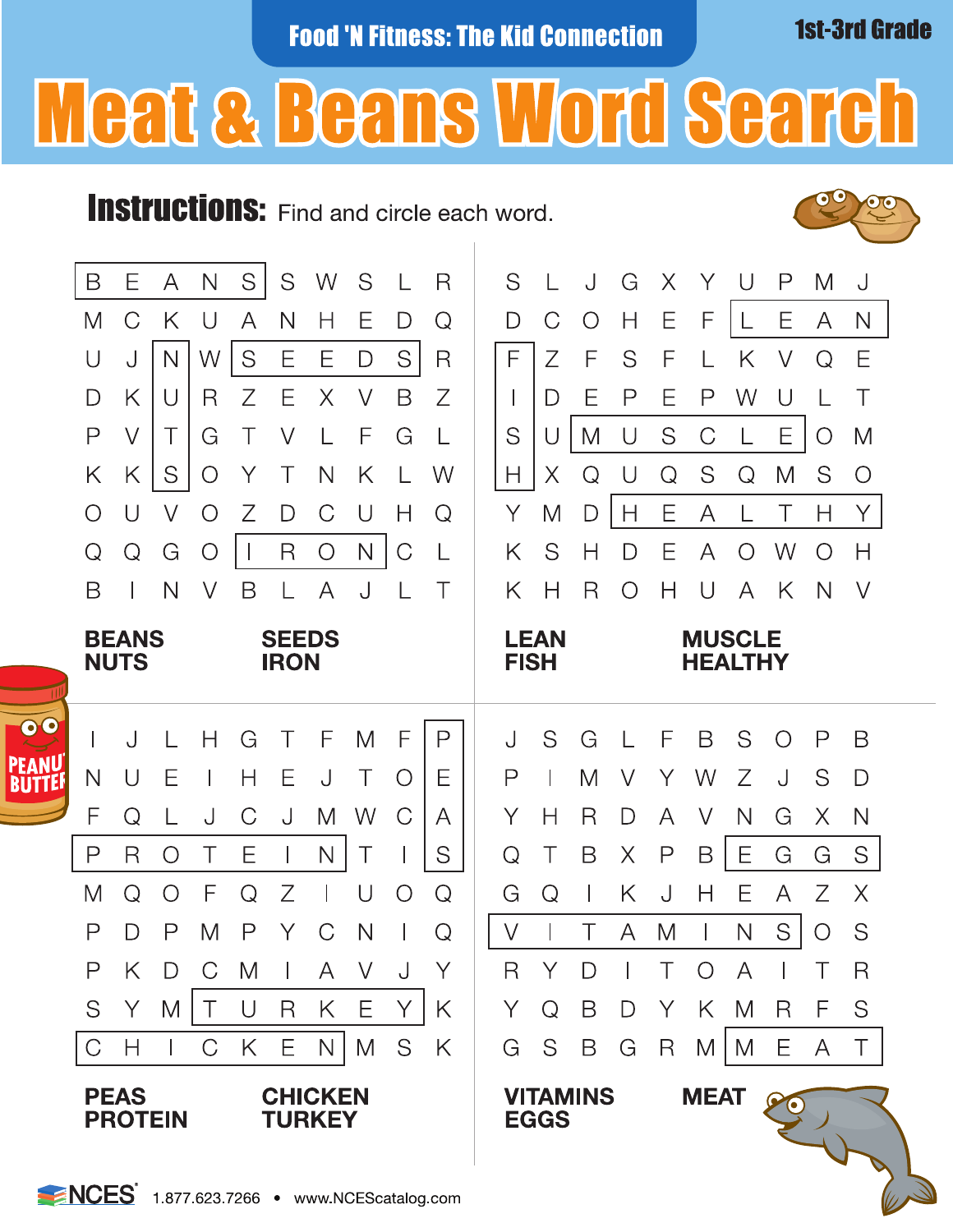#### Food 'N Fitness: The Kid Connection

4th-6th Grade

 $\widetilde{\mathbb{Q}^{\mathbb{C}}}$ 

 $\overline{\mathbb{Q}}$ 

## Meat & Beans Word Search

**Instructions:** Find and circle each word.



**ZINC IRON MUSCLE VITAMINS LEAN PROTEIN IMMUNE SEEDS FISH POULTRY EGGS PHOSPHORUS**